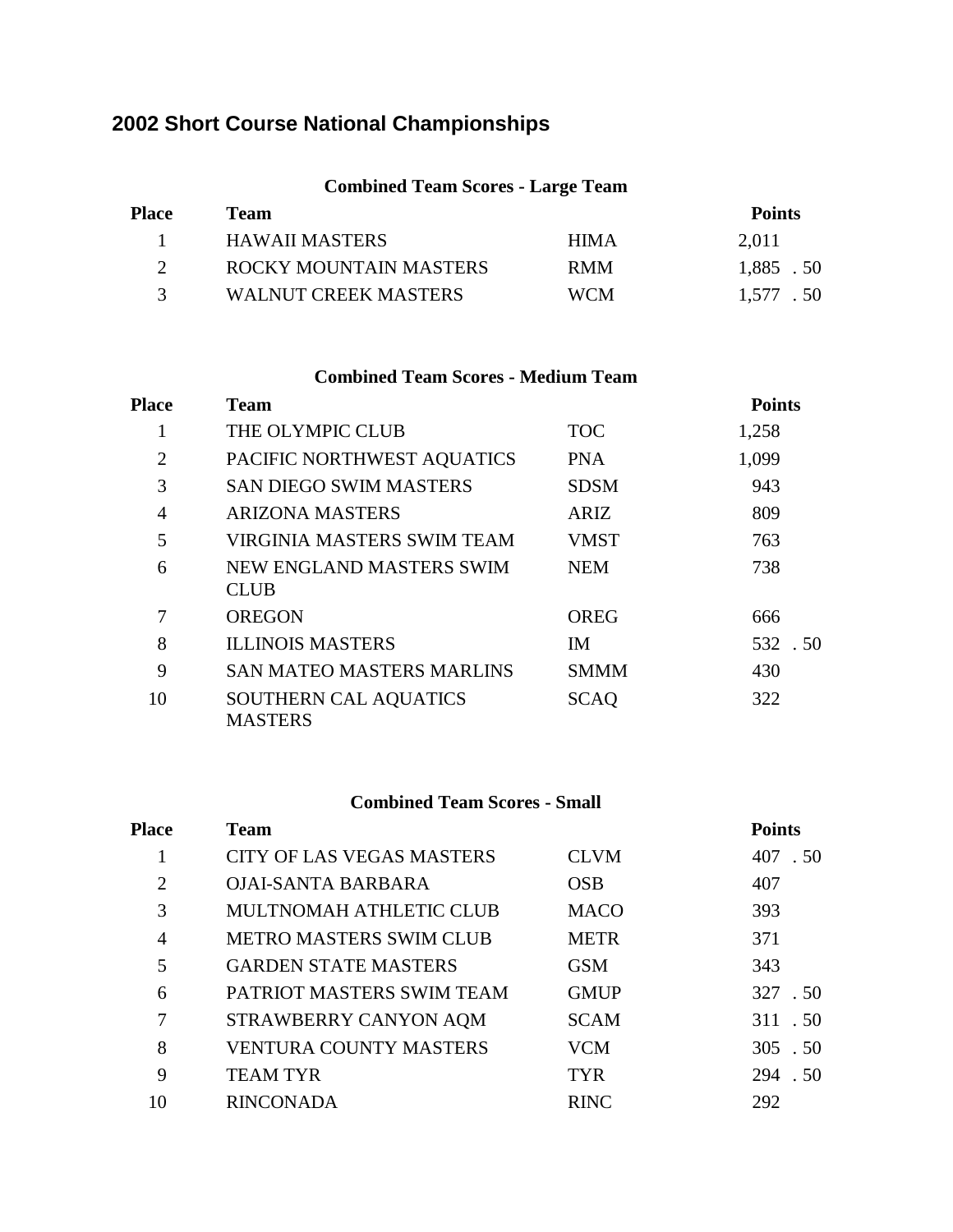| 11 | <b>DC MASTERS</b>                               | <b>DCM</b>  | 279       |
|----|-------------------------------------------------|-------------|-----------|
| 12 | PIRATE SWIMMERS                                 | <b>PS</b>   | 257       |
| 13 | <b>TAMALPAIS</b>                                | <b>TAM</b>  | 254       |
| 14 | SIERRA NEVADA MASTERS                           | <b>SNM</b>  | 249       |
| 15 | O*H*I*O* MASTERS SWIM CLUB                      | $O*H*$      | 236       |
| 16 | <b>MICHIGAN MASTERS</b>                         | <b>MICH</b> | 223       |
| 17 | MONTGOMERY ANCIENT MARINERS                     | <b>ANCM</b> | 222       |
| 18 | <b>ALASKA MASTERS SWMG</b>                      | <b>AKMS</b> | 220       |
| 19 | <b>MANATEE AQUATICS</b>                         | <b>MAM</b>  | 212       |
| 20 | <b>UTAH MASTERS</b>                             | <b>UTAH</b> | 209       |
| 21 | UNIVERSITY OF SAN FRANCISCO                     | <b>USF</b>  | 178       |
| 22 | <b>IRVINE NOVAQUATICS</b>                       | <b>NOVA</b> | 174       |
| 23 | <b>WESTSIDE HOUSTON SWIM CLUB</b>               | <b>WHSC</b> | 168       |
| 24 | UNIVERSITY MASTERS NEBRASKA                     | <b>UMSN</b> | 164       |
| 25 | HENDERSON SOUTHERN NEVADA<br><b>MAST</b>        | <b>HSNM</b> | 157       |
| 26 | <b>UCLA Bruin Masters</b>                       | <b>UCLA</b> | 154       |
| 27 | <b>COLONIALS 1776</b>                           | 1776        | 151       |
| 28 | <b>INLAND NORTHWEST MASTERS</b>                 | <b>INWM</b> | 142       |
| 29 | <b>MENLO PARK MASTERS</b>                       | <b>MELO</b> | 129       |
| 30 | NIAGARA DISTRICT MASTERS                        | <b>NIAG</b> | 111       |
| 31 | LOS ANGELES PENINSULA<br><b>SWIMMERS</b>        | <b>LAPS</b> | 109       |
| 32 | <b>SPACE COAST MASTERS</b>                      | <b>SPCO</b> | 108       |
| 33 | <b>MARYLAND MASTERS</b>                         | <b>MARY</b> | 104       |
| 33 | DYNAMO SWIM CLUB MASTERS                        | <b>DYNA</b> | 104       |
| 35 | NORTH CAROLINA MASTERS                          | <b>NCMS</b> | 100       |
| 36 | LAKE COUNTY AQUATICS MASTERS                    | <b>LCAM</b> | 99<br>.50 |
| 37 | <b>MOUNTAINVIEW</b>                             | <b>MVM</b>  | 98        |
| 38 | <b>GATOR SWIM CLUB</b>                          | <b>GSC</b>  | 95        |
| 39 | <b>SANTA CLARA SWIM CLUB</b><br><b>MASTERS</b>  | <b>SCSC</b> | 91        |
| 39 | <b>CLEARWATER AQUATIC TEAM</b><br><b>MASTER</b> | <b>CATM</b> | 91        |
| 41 | <b>TECHNOSPORT</b>                              | <b>TECH</b> | 88        |
| 41 | YMCA INDY SWIMFIT                               | <b>ISF</b>  | 88        |
| 43 | <b>ADIRONDACK MASTERS</b>                       | <b>ADMS</b> | 84        |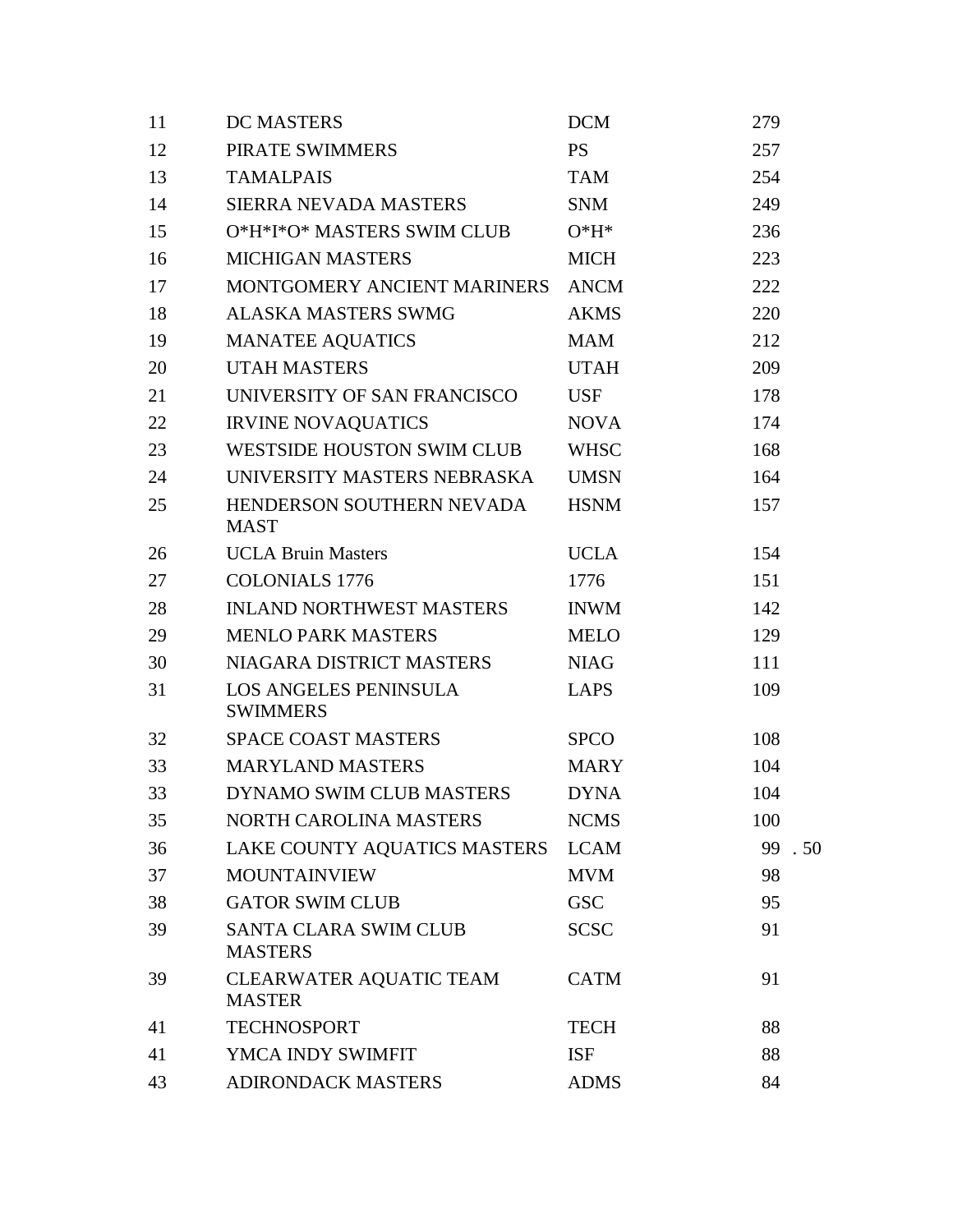| 43 | <b>GREATER COLUMBUS MASTERS</b>                 | <b>GCMT</b>       | 84     |
|----|-------------------------------------------------|-------------------|--------|
| 45 | <b>RIO GRANDE SWIM CLUB</b>                     | <b>RGSC</b>       | 83     |
| 46 | DALLAS AQUATIC MASTERS                          | DAMM              | 82     |
| 47 | ST. PETESBURG MASTERS                           | <b>SPM</b>        | 80.50  |
| 48 | <b>GOLD COAST MASTERS</b>                       | GOLD              | 74     |
| 49 | NEW MEXICO MASTERS                              | <b>NMMS</b>       | 72     |
| 49 | <b>ROSE BOWL MASTERS</b>                        | <b>ROSE</b>       | 72     |
| 49 | ROCKLIN AQUATICS                                | <b>RAMS</b>       | 72     |
| 52 | FLORIDA MAVERICK MASTERS                        | <b>FMM</b>        | 70     |
| 53 | DAVIS AQUATIC MASTERS                           | <b>DAM</b>        | 66     |
| 53 | PIRANHA MASTERS                                 | <b>QUIK</b>       | 66     |
| 55 | ALAMEDA AQUATIC MASTERS                         | AAM               | 64     |
| 56 | <b>WILDCAT MASTERS</b>                          | <b>WILD</b>       | 63     |
| 57 | <b>MASTERS OF SOUTH TEXAS</b>                   | <b>MOST</b>       | 62     |
| 58 | <b>GEORGIA</b>                                  | <b>GAJA</b>       | 60     |
| 58 | <b>CONNECTICUT MASTERS</b>                      | <b>CONN</b>       | 60     |
| 60 | <b>GOLD WAVES MASTERS</b>                       | <b>BGWM</b>       | 55 .50 |
| 61 | <b>IOWA MASTERS</b>                             | <b>IAMA</b>       | 54     |
| 62 | TUOLUMNE COUNTY AQM                             | <b>TCAM</b>       | 53     |
| 63 | WEST HOLLYWOOD AQUATICS                         | WH <sub>2</sub> O | 52     |
| 64 | NEPEAN MASTERS SWIM CLUB                        | <b>NMSC</b>       | 50     |
| 64 | HEART OF TEXAS SDWIMMING                        | <b>HOTS</b>       | 50     |
| 66 | PLANO WETCATS                                   | <b>PCAT</b>       | 49     |
| 67 | <b>ST. LOUIS MASTERS</b>                        | <b>SLAM</b>       | 46     |
| 68 | SAN LUIS AQUATIC MASTERS                        | <b>SLOM</b>       | 45     |
| 69 | PACIFIC COAST AQUATICS                          | <b>PCA</b>        | 44     |
| 70 | TEXAS AQUATICS MASTERS                          | <b>TXAM</b>       | 42     |
| 70 | <b>TEAM ORLANDO MASTERS</b>                     | <b>ORLM</b>       | 42     |
| 70 | <b>GREATER AUGUSTA SWIMMING</b>                 | GAS               | 42     |
| 73 | MINNESOTA MASTERS SWIM CLUB                     | <b>MINN</b>       | 41     |
| 73 | <b>SAWTOOTH MASTERS</b>                         | <b>SAWS</b>       | 41     |
| 73 | <b>UIUC MASTERS</b>                             | <b>UIUC</b>       | 41     |
| 76 | HUNTINGTON BEACH SWIM CLUB                      | <b>HBSC</b>       | 39     |
| 77 | <b>EL SEGUNDO MASTERS</b>                       | <b>SLUG</b>       | 38     |
| 77 | <b>UCI MASTERS</b>                              | <b>UCI</b>        | 38     |
| 77 | <b>GREATER PENSACOLA AQUATIC</b><br><b>CLUB</b> | <b>GPAC</b>       | 38     |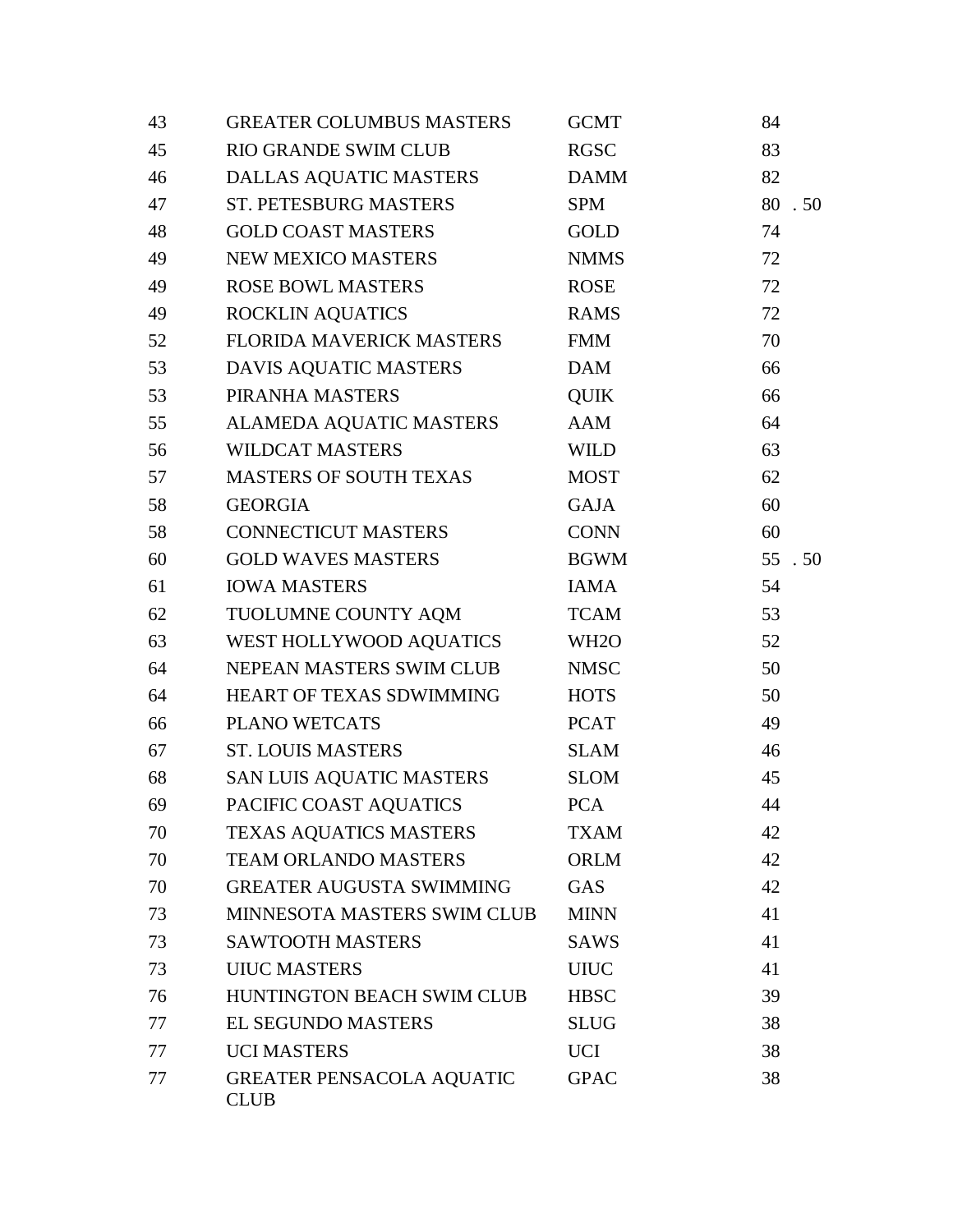| 80  | <b>TRI VALLEY MASTERS</b>                       | <b>TVM</b>  | 37     |
|-----|-------------------------------------------------|-------------|--------|
| 80  | NAPOLEON AQUATIC CLUB<br><b>MASTERS</b>         | <b>NACM</b> | 37     |
| 82  | ALABAMA AQUATICS ASSOC.                         | <b>AQUA</b> | 35     |
| 83  | PENINSULA COVENANT AQUATICS<br><b>MA</b>        | <b>PCAM</b> | 34     |
| 84  | <b>STANFORD MASTERS</b>                         | <b>STAN</b> | 32     |
| 85  | <b>GOLDEN WEST SWIM CLUB</b>                    | <b>GWSC</b> | 31     |
| 86  | CARROLLWOOD VILLAGE SWIM<br><b>TEAM</b>         | <b>CVST</b> | 30     |
| 87  | FORT WORTH AREA SWIM TEAM                       | <b>FAST</b> | 29     |
| 88  | <b>MENDOCINO COAST MASTERS</b>                  | <b>MEND</b> | 28     |
| 89  | ALEXANDRIA MASTERS SWIMMING                     | <b>ALEX</b> | 27     |
| 90  | YUBA CITY RACQUETCLUB                           | <b>YCRC</b> | 25     |
| 91  | <b>WESTERN KY GREEN GATORS</b>                  | <b>WKGG</b> | 23     |
| 92  | <b>GREATER KNOXVILLE MASTERS</b>                | <b>GKMS</b> | 22     |
| 93  | TAMPA BAY AQUATIC CLUB                          | <b>TBAC</b> | 21     |
| 93  | HILTON HEAD AQUATIC CLUB                        | <b>HHAC</b> | 21     |
| 93  | <b>AUBURN MASTERS SWIMMERS</b>                  | <b>AMS</b>  | 21     |
| 93  | <b>STAR MASTERS</b>                             | <b>STAR</b> | 21     |
| 97  | <b>TEAM FUEGO</b>                               | <b>FIRE</b> | 20     |
| 97  | <b>ALAMO AREA AQUATIC</b><br><b>ASSOCIATION</b> | <b>AAAA</b> | 20     |
| 99  | PALMETTO MASTERS                                | <b>PALM</b> | 19     |
| 99  | AMPHIBIOUS ASSAULT SWIM TEAM                    | AAST        | 19     |
| 99  | NATIONAL NAVAL MEDICAL<br><b>CENTER</b>         | <b>NNMC</b> | 19     |
| 102 | <b>SANTA ROSA MASTERS</b>                       | <b>SRM</b>  | 17     |
| 102 | SAN JOSE AQUATICS MASTERS                       | <b>SJAM</b> | 17     |
| 104 | <b>LEVIN MASTERS</b>                            | LV4         | 16     |
| 104 | <b>GREAT OHIO SWIM TEAM</b>                     | <b>GOST</b> | 16     |
| 104 | THE CAPITOL SEA DEVILS                          | <b>TCSD</b> | 16     |
| 104 | <b>CHICO MASTERS SWIMMING</b>                   | <b>CHIC</b> | 16     |
| 104 | <b>SHORE AQUATICS</b>                           | <b>SAM</b>  | 16     |
| 104 | <b>DAVIS ATHLETIC CLUB</b>                      | <b>DAC</b>  | 16     |
| 104 | DALAND SWIM SCHOOL MASTERS                      | <b>DSSM</b> | 16     |
| 111 | REGION OF WATERLOO MASTERS                      | <b>ROW</b>  | 15 .50 |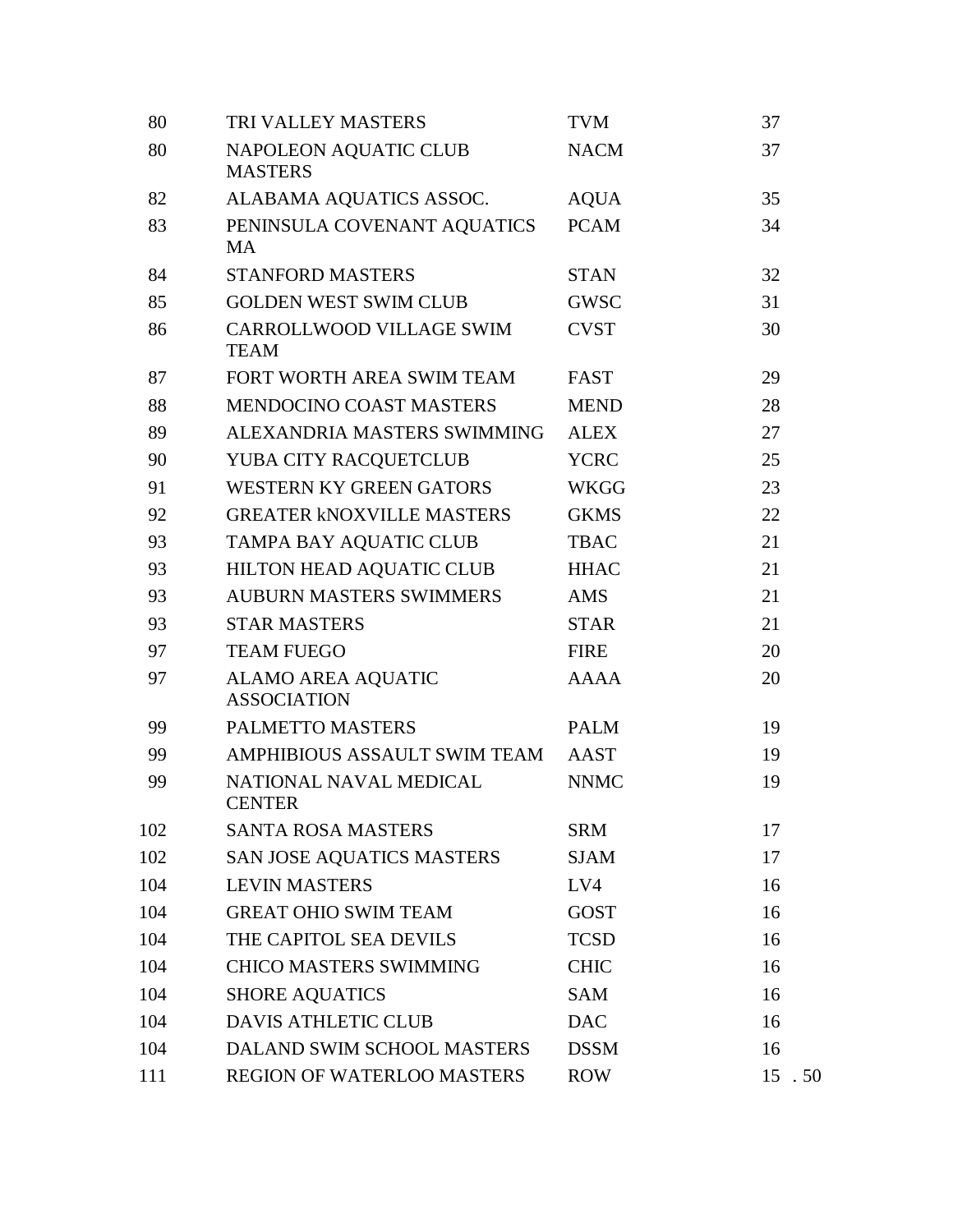| 112 | FIRST COLONY MASTERS                            | <b>FCMS</b> | 15             |
|-----|-------------------------------------------------|-------------|----------------|
| 112 | S.W.I.M. FLORIDA MASTERS, INC.                  | <b>SWIM</b> | 15             |
| 112 | AREA TALLAHASSEE AQUATIC<br><b>CLUB</b>         | <b>ATAC</b> | 15             |
| 115 | UNIV HAWAII MASTERS                             | <b>UHM</b>  | 14             |
| 115 | <b>LOS ALTOS MASTERS</b>                        | <b>LAM</b>  | 14             |
| 117 | MCGILL UNIVERSITY MASTERS                       | <b>MUMS</b> | 13             |
| 118 | WISCONSIN MASTERS AQUATIC<br><b>CLUB</b>        | <b>WMAC</b> | 12             |
| 118 | <b>MISSOURI VALLEY</b>                          | <b>MOVY</b> | 12             |
| 118 | IN MOTION FITNESS MASTERS                       | <b>IMFM</b> | 12             |
| 121 | <b>MAINE MASTERS SC</b>                         | <b>MESC</b> | 11             |
| 122 | <b>MONTANA MASTERS</b>                          | <b>MM</b>   | 10             |
| 123 | <b>CALTECH-PAC MASTERS</b>                      | <b>CPM</b>  | 9              |
| 123 | <b>ARKANSAS MASTERS</b>                         | <b>ARKM</b> | 9              |
| 123 | <b>SAN CARLOS MERRY MINNOWS</b>                 | <b>SCMM</b> | 9              |
| 123 | AIR FORCE AQUATICS MASTERS                      | <b>AFAM</b> | 9              |
| 123 | <b>OWENSBORO MARLIN MASTERS</b>                 | <b>OMM</b>  | 9              |
| 128 | <b>MONTEREY BAY MASTERS</b><br><b>SEASIDE</b>   | <b>MBAY</b> | $\overline{7}$ |
| 128 | <b>GREATER INDIANA</b>                          | <b>GRIN</b> | $\overline{7}$ |
| 128 | POHUE BAY SWIMMING                              | <b>PBSC</b> | $\overline{7}$ |
| 131 | <b>H2OUSTON SWIMS</b>                           | H2O         | 6              |
| 131 | <b>TRISLO ROADRUNNERS</b>                       | <b>ROAD</b> | 6              |
| 133 | <b>LAKESIDE MASTERS</b>                         | <b>LAKE</b> | $\overline{4}$ |
| 133 | <b>LAKE LYTAL MASTERS</b>                       | <b>LYTA</b> | $\overline{4}$ |
| 135 | ROLLING HILLS MUD SHARKS                        | <b>RHMS</b> | 3              |
| 135 | <b>TEAM MASTERS</b>                             | <b>TEAM</b> | 3              |
| 135 | <b>BURLINGAME MASTERS</b><br><b>WATERSPORTS</b> | <b>BMW</b>  | 3              |

## **Male Team Scores - Large Team**

| Place Team            |             | <b>Points</b> |  |
|-----------------------|-------------|---------------|--|
| <b>HAWAII MASTERS</b> | <b>HIMA</b> | 1,097 .50     |  |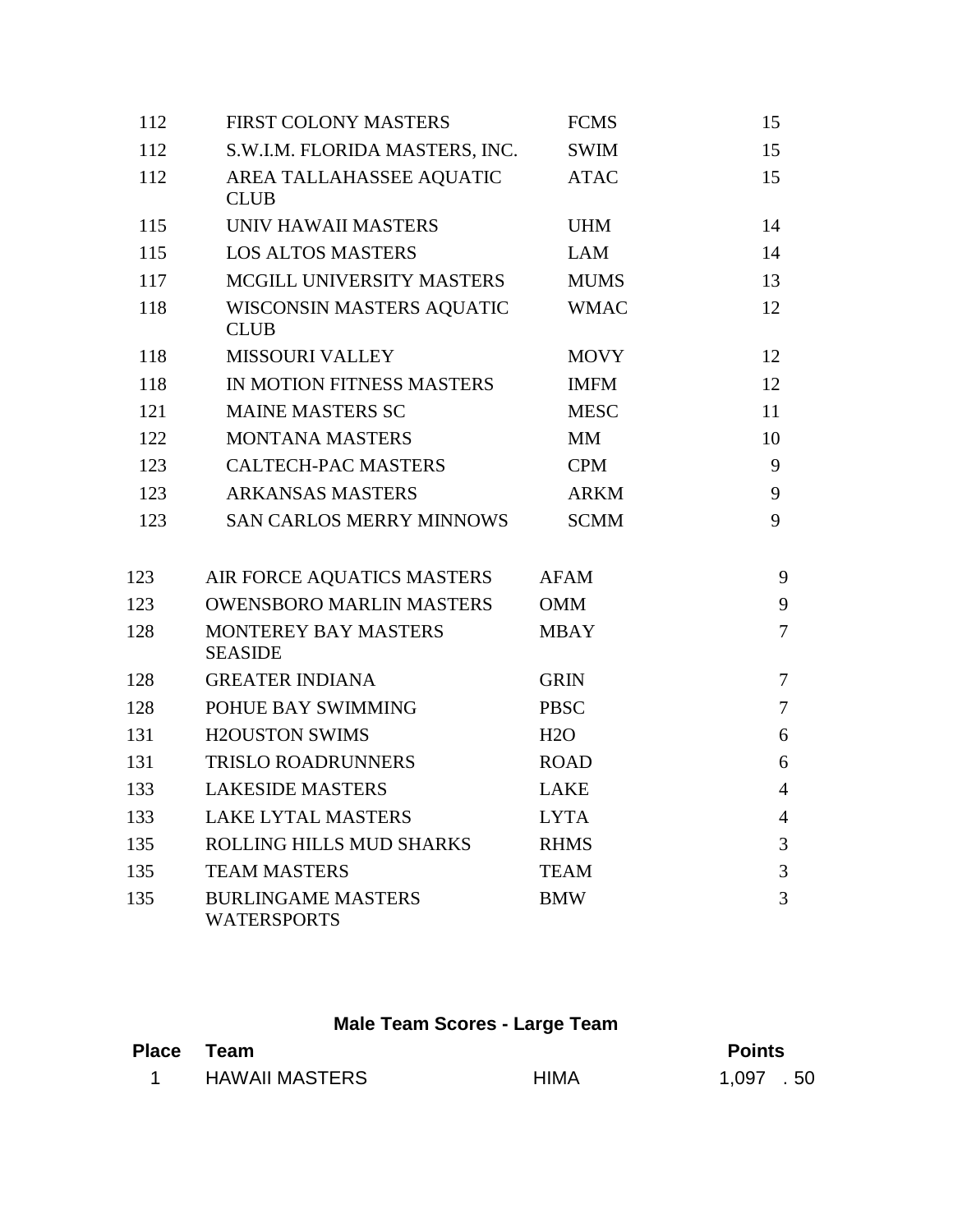| ROCKY MOUNTAIN MASTERS      | <b>RMM</b> | 947.50 |  |
|-----------------------------|------------|--------|--|
| <b>WALNUT CREEK MASTERS</b> | <b>WCM</b> | 797.50 |  |

### **Male Team Scores - Medium Team**

| <b>Place</b>   | Team                                           |             | <b>Points</b> |
|----------------|------------------------------------------------|-------------|---------------|
| 1              | THE OLYMPIC CLUB                               | <b>TOC</b>  | 672<br>. 50   |
| $\overline{2}$ | <b>ARIZONA MASTERS</b>                         | ARIZ        | 470           |
| 3              | <b>NEW ENGLAND MASTERS SWIM</b><br><b>CLUB</b> | <b>NEM</b>  | 410           |
| 4              | <b>PACIFIC NORTHWEST AQUATICS</b>              | <b>PNA</b>  | 350           |
| 5              | <b>SAN DIEGO SWIM MASTERS</b>                  | <b>SDSM</b> | 336           |
| 6              | SOUTHERN CAL AQUATICS<br><b>MASTERS</b>        | <b>SCAQ</b> | 206           |

### **Male Team Scores - Small**

| <b>Place</b>   | <b>Team</b>                                  |             | <b>Points</b> |
|----------------|----------------------------------------------|-------------|---------------|
| 1              | CITY OF LAS VEGAS MASTERS                    | <b>CLVM</b> | 329<br>. 50   |
| 2              | <b>VENTURA COUNTY MASTERS</b>                | <b>VCM</b>  | 291<br>. 50   |
| 3              | <b>ILLINOIS MASTERS</b>                      | IM          | 265           |
| $\overline{4}$ | <b>OJAI-SANTA BARBARA</b>                    | <b>OSB</b>  | 224           |
| 5              | <b>TEAM TYR</b>                              | <b>TYR</b>  | 209<br>. 50   |
| 6              | <b>OREGON</b>                                | <b>OREG</b> | 208           |
| $\overline{7}$ | O*H*I*O* MASTERS SWIM CLUB                   | $O^*H^*$    | 205           |
| 8              | <b>TAMALPAIS</b>                             | <b>TAM</b>  | 169           |
| 9              | <b>MANATEE AQUATICS</b>                      | <b>MAM</b>  | 166           |
| 10             | <b>PATRIOT MASTERS SWIM TEAM</b>             | <b>GMUP</b> | 156<br>. 50   |
| 11             | UNIVERSITY OF SAN FRANCISCO                  | <b>USF</b>  | 152           |
| 12             | <b>WESTSIDE HOUSTON SWIM CLUB</b>            | <b>WHSC</b> | 143           |
| 13             | <b>VIRGINIA MASTERS SWIM TEAM</b>            | <b>VMST</b> | 141           |
| 13             | <b>GARDEN STATE MASTERS</b>                  | <b>GSM</b>  | 141           |
| 15             | SIERRA NEVADA MASTERS                        | <b>SNM</b>  | 130           |
| 16             | <b>MONTGOMERY ANCIENT</b><br><b>MARINERS</b> | <b>ANCM</b> | 127           |
| 17             | <b>UTAH MASTERS</b>                          | <b>UTAH</b> | 126           |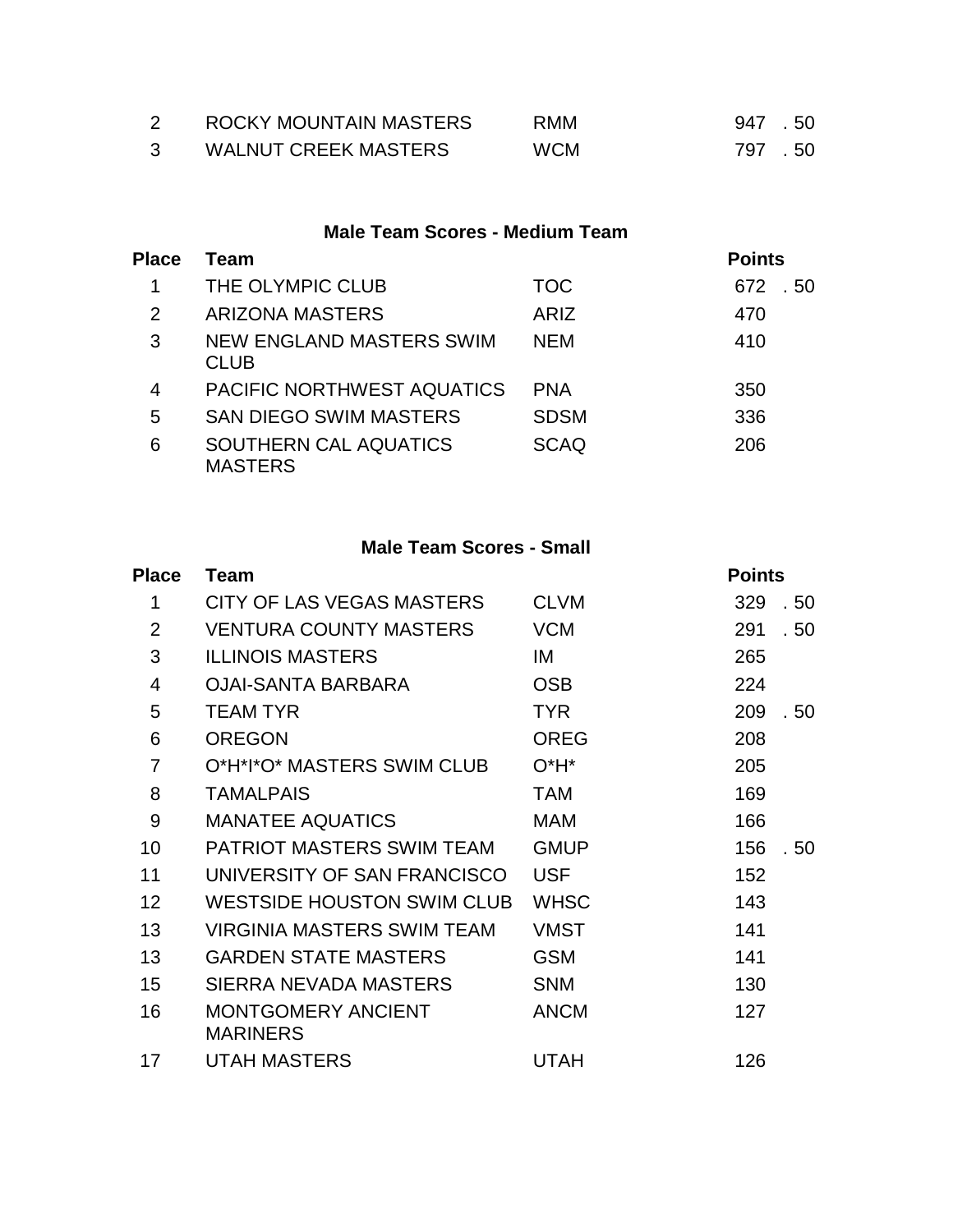| 18 | HENDERSON SOUTHERN NEVADA HSNM<br><b>MAST</b> |                   | 119 |      |
|----|-----------------------------------------------|-------------------|-----|------|
| 18 | <b>MULTNOMAH ATHLETIC CLUB</b>                | <b>MACO</b>       | 119 |      |
| 20 | <b>RINCONADA</b>                              | <b>RINC</b>       | 114 |      |
| 21 | <b>IRVINE NOVAQUATICS</b>                     | <b>NOVA</b>       | 104 |      |
| 21 | LOS ANGELES PENINSULA<br><b>SWIMMERS</b>      | <b>LAPS</b>       | 104 |      |
| 23 | YMCA INDY SWIMFIT                             | <b>ISF</b>        | 88  |      |
| 24 | <b>MENLO PARK MASTERS</b>                     | <b>MELO</b>       | 86  |      |
| 25 | <b>GREATER COLUMBUS MASTERS</b>               | <b>GCMT</b>       | 84  |      |
| 26 | <b>RIO GRANDE SWIM CLUB</b>                   | <b>RGSC</b>       | 83  |      |
| 27 | DALLAS AQUATIC MASTERS                        | <b>DAMM</b>       | 82  |      |
| 28 | <b>MICHIGAN MASTERS</b>                       | <b>MICH</b>       | 76  |      |
| 29 | NIAGARA DISTRICT MASTERS                      | <b>NIAG</b>       | 74  |      |
| 30 | <b>UCLA Bruin Masters</b>                     | <b>UCLA</b>       | 72  |      |
| 30 | <b>ROSE BOWL MASTERS</b>                      | <b>ROSE</b>       | 72  |      |
| 30 | DYNAMO SWIM CLUB MASTERS                      | <b>DYNA</b>       | 72  |      |
| 33 | <b>ALASKA MASTERS SWMG</b>                    | <b>AKMS</b>       | 71  |      |
| 34 | SAN MATEO MASTERS MARLINS                     | <b>SMMM</b>       | 67  |      |
| 34 | <b>COLONIALS 1776</b>                         | 1776              | 67  |      |
| 36 | STRAWBERRY CANYON AQM                         | <b>SCAM</b>       | 65  | . 50 |
| 37 | <b>MASTERS OF SOUTH TEXAS</b>                 | <b>MOST</b>       | 62  |      |
| 38 | METRO MASTERS SWIM CLUB                       | <b>METR</b>       | 53  |      |
| 38 | <b>GEORGIA</b>                                | <b>GAJA</b>       | 53  |      |
| 38 | <b>TUOLUMNE COUNTY AQM</b>                    | <b>TCAM</b>       | 53  |      |
| 41 | WEST HOLLYWOOD AQUATICS                       | WH <sub>2</sub> O | 52  |      |
| 41 | UNIVERSITY MASTERS NEBRASKA UMSN              |                   | 52  |      |
| 43 | <b>NEPEAN MASTERS SWIM CLUB</b>               | <b>NMSC</b>       | 50  |      |
| 44 | <b>ROCKLIN AQUATICS</b>                       | <b>RAMS</b>       | 49  |      |
| 44 | <b>TECHNOSPORT</b>                            | <b>TECH</b>       | 49  |      |
| 46 | ALAMEDA AQUATIC MASTERS                       | <b>AAM</b>        | 46  |      |
| 46 | <b>NEW MEXICO MASTERS</b>                     | <b>NMMS</b>       | 46  |      |
| 48 | <b>MOUNTAINVIEW</b>                           | <b>MVM</b>        | 44  |      |
| 49 | <b>TEAM ORLANDO MASTERS</b>                   | <b>ORLM</b>       | 42  |      |
| 49 | <b>GATOR SWIM CLUB</b>                        | <b>GSC</b>        | 42  |      |
| 51 | <b>MINNESOTA MASTERS SWIM</b><br><b>CLUB</b>  | <b>MINN</b>       | 41  |      |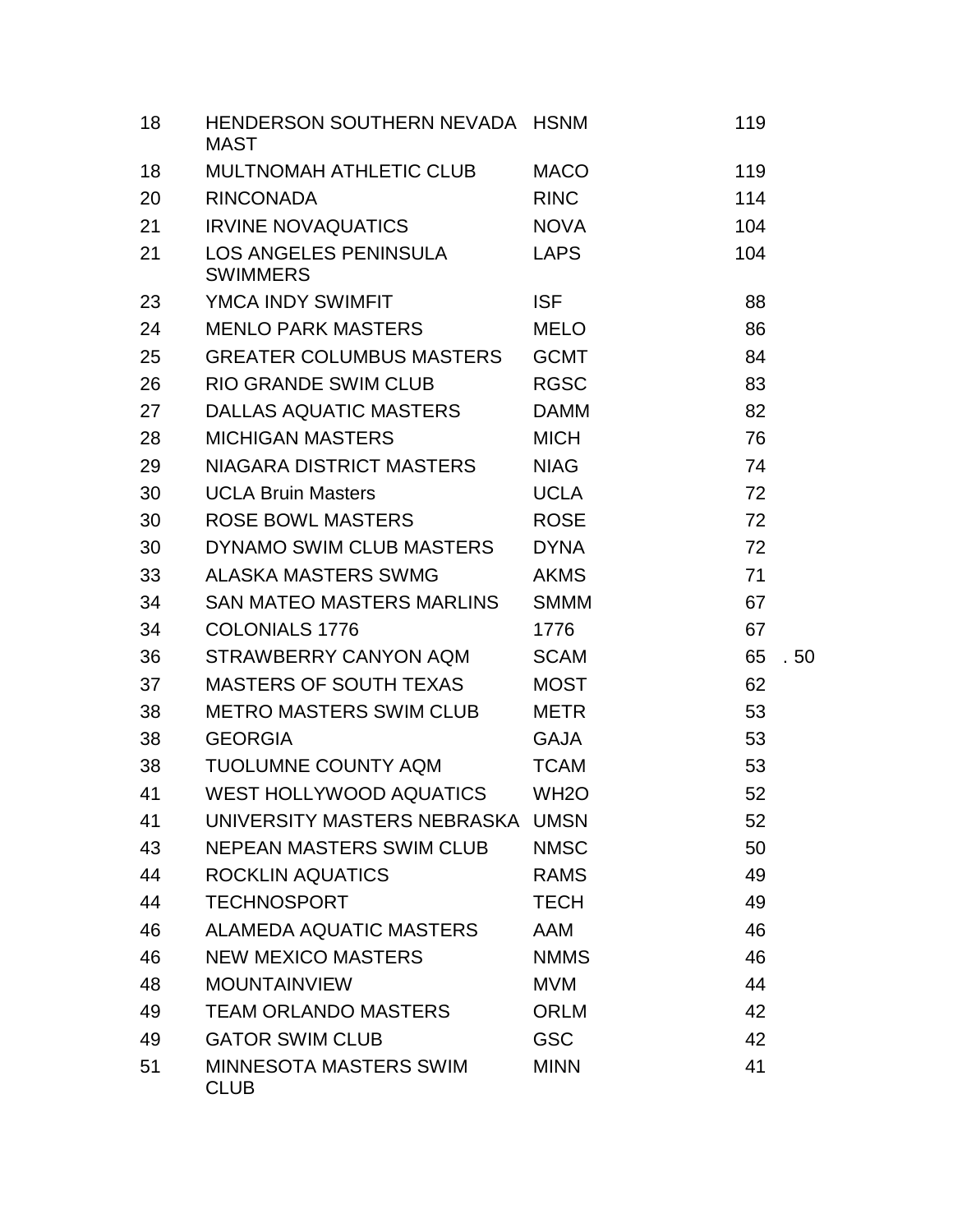| 51 | <b>NORTH CAROLINA MASTERS</b>                   | <b>NCMS</b> | 41         |
|----|-------------------------------------------------|-------------|------------|
| 53 | <b>MARYLAND MASTERS</b>                         | <b>MARY</b> | 40         |
| 54 | <b>HUNTINGTON BEACH SWIM CLUB</b>               | <b>HBSC</b> | 39         |
| 55 | <b>GREATER PENSACOLA AQUATIC</b><br><b>CLUB</b> | <b>GPAC</b> | 38         |
| 56 | <b>TRI VALLEY MASTERS</b>                       | <b>TVM</b>  | 37         |
| 57 | <b>CLEARWATER AQUATIC TEAM</b><br><b>MASTER</b> | <b>CATM</b> | 36         |
| 58 | ALABAMA AQUATICS ASSOC.                         | <b>AQUA</b> | 35         |
| 59 | <b>INLAND NORTHWEST MASTERS</b>                 | <b>INWM</b> | 34         |
| 60 | <b>STANFORD MASTERS</b>                         | <b>STAN</b> | 32         |
| 60 | <b>SAWTOOTH MASTERS</b>                         | <b>SAWS</b> | 32         |
| 62 | <b>GOLD WAVES MASTERS</b>                       | <b>BGWM</b> | 28<br>. 50 |
| 63 | ALEXANDRIA MASTERS<br><b>SWIMMING</b>           | <b>ALEX</b> | 27         |
| 64 | <b>GREATER AUGUSTA SWIMMING</b>                 | <b>GAS</b>  | 23         |
| 64 | <b>UIUC MASTERS</b>                             | <b>UIUC</b> | 23         |
| 64 | <b>WESTERN KY GREEN GATORS</b>                  | <b>WKGG</b> | 23         |
| 67 | <b>AUBURN MASTERS SWIMMERS</b>                  | AMS         | 21         |
| 67 | <b>STAR MASTERS</b>                             | <b>STAR</b> | 21         |
| 67 | <b>TAMPA BAY AQUATIC CLUB</b>                   | <b>TBAC</b> | 21         |
| 70 | <b>ALAMO AREA AQUATIC</b><br><b>ASSOCIATION</b> | <b>AAAA</b> | 20         |
| 70 | <b>TEAM FUEGO</b>                               | <b>FIRE</b> | 20         |
| 72 | ST. PETESBURG MASTERS                           | <b>SPM</b>  | 19<br>. 50 |
| 73 | NATIONAL NAVAL MEDICAL<br><b>CENTER</b>         | <b>NNMC</b> | 19         |
| 73 | AMPHIBIOUS ASSAULT SWIM<br><b>TEAM</b>          | <b>AAST</b> | 19         |
| 75 | <b>PIRATE SWIMMERS</b>                          | <b>PS</b>   | 16         |
| 75 | THE CAPITOL SEA DEVILS                          | <b>TCSD</b> | 16         |
| 75 | DALAND SWIM SCHOOL MASTERS                      | <b>DSSM</b> | 16         |
| 75 | <b>SHORE AQUATICS</b>                           | <b>SAM</b>  | 16         |
| 79 | REGION OF WATERLOO MASTERS ROW                  |             | 15<br>. 50 |
| 80 | <b>FIRST COLONY MASTERS</b>                     | <b>FCMS</b> | 15         |
| 80 | AREA TALLAHASSEE AQUATIC<br><b>CLUB</b>         | <b>ATAC</b> | 15         |
| 82 | UNIV HAWAII MASTERS                             | <b>UHM</b>  | 14         |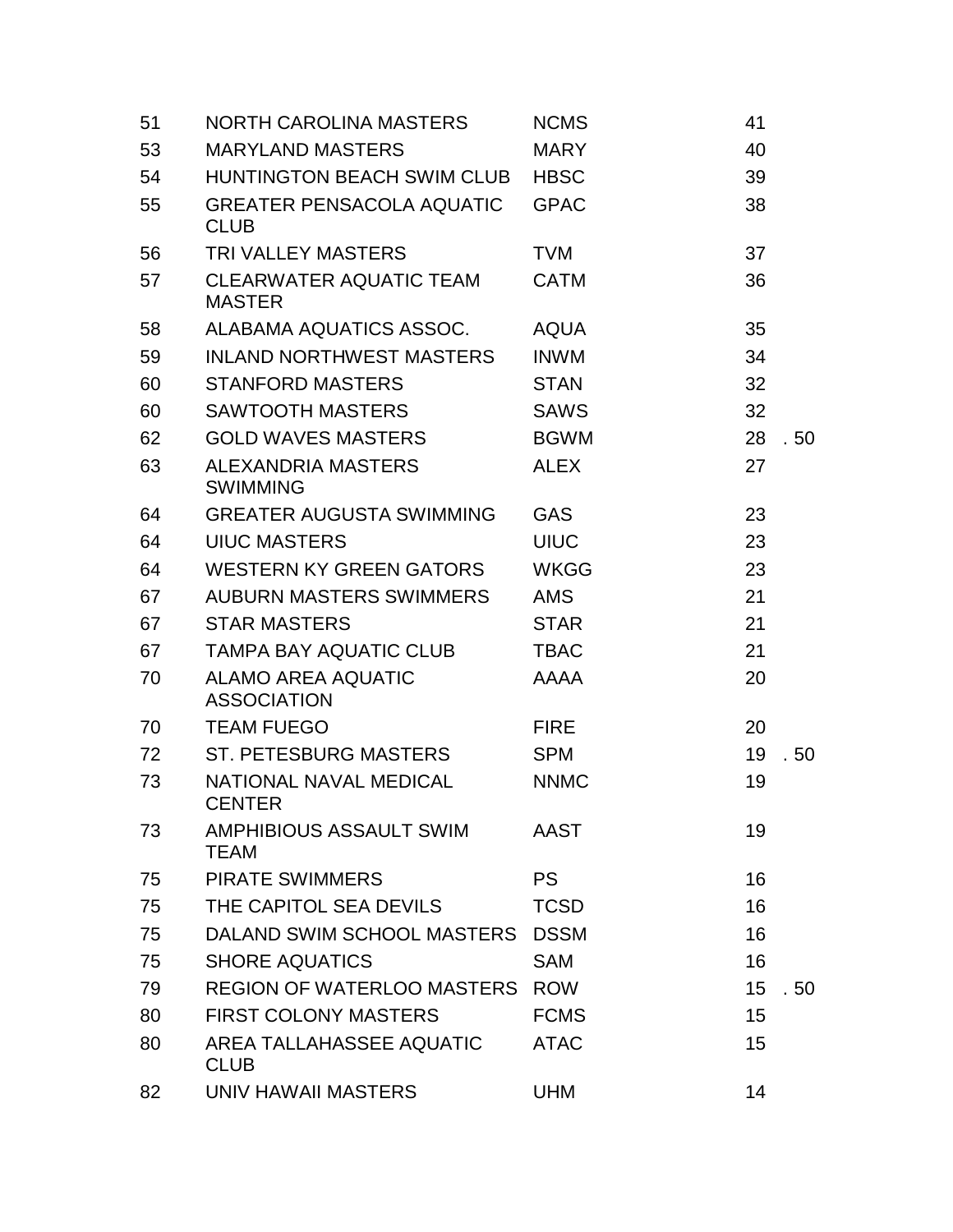| 83  | PALMETTO MASTERS                                | <b>PALM</b>      |             | 13             |      |
|-----|-------------------------------------------------|------------------|-------------|----------------|------|
| 83  | ADIRONDACK MASTERS                              | <b>ADMS</b>      |             | 13             |      |
| 85  | MISSOURI VALLEY                                 | <b>MOVY</b>      |             | 12             |      |
| 86  | MAINE MASTERS SC                                | <b>MESC</b>      |             | 11             |      |
| 87  | S.W.I.M. FLORIDA MASTERS, INC.                  | <b>SWIM</b>      |             | 10             |      |
| 87  | <b>MONTANA MASTERS</b>                          | МM               |             | 10             |      |
| 89  | AIR FORCE AQUATICS MASTERS                      | AFAM             |             | 9              |      |
| 89  | SAN CARLOS MERRY MINNOWS                        | <b>SCMM</b>      |             | 9              |      |
| 89  | ARKANSAS MASTERS                                | <b>ARKM</b>      |             | 9              |      |
| 89  | OWENSBORO MARLIN MASTERS OMM                    |                  |             | 9              |      |
| 89  | CALTECH-PAC MASTERS                             | <b>CPM</b>       |             | 9              |      |
| 94  | <b>GOLD COAST MASTERS</b>                       | <b>GOLD</b>      |             | 8              |      |
| 95  | DAVIS AQUATIC MASTERS                           | <b>DAM</b>       |             | $\overline{7}$ |      |
| 95  | POHUE BAY SWIMMING                              | <b>PBSC</b>      |             | $\overline{7}$ |      |
| 97  | <b>H2OUSTON SWIMS</b>                           | H <sub>2</sub> O |             | 6              |      |
| 97  | HEART OF TEXAS SDWIMMING HOTS                   |                  |             | 6              |      |
| 99  | SANTA CLARA SWIM CLUB<br><b>MASTERS</b>         | <b>SCSC</b>      |             | 5              |      |
| 100 | LAKESIDE MASTERS                                | LAKE             |             | 4              |      |
| 100 | ST. LOUIS MASTERS                               | <b>SLAM</b>      |             | $\overline{4}$ |      |
| 100 | FLORIDA MAVERICK MASTERS FMM                    |                  |             | $\overline{4}$ |      |
| 100 | GREAT OHIO SWIM TEAM                            | <b>GOST</b>      |             | $\overline{4}$ |      |
| 104 | YUBA CITY RACQUETCLUB                           | <b>YCRC</b>      |             | 3              |      |
| 104 | ROLLING HILLS MUD SHARKS RHMS                   |                  |             | 3              |      |
| 106 | <b>BURLINGAME MASTERS</b><br><b>WATERSPORTS</b> | <b>BMW</b>       |             | $\overline{2}$ |      |
| 107 | WISCONSIN MASTERS AQUATIC<br><b>CLUB</b>        | <b>WMAC</b>      |             |                |      |
|     | <b>Female Team Scores - Large Team</b>          |                  |             |                |      |
|     | <b>Place Team</b>                               |                  |             | <b>Points</b>  |      |
|     | 1 ROCKY MOUNTAIN MASTERS                        |                  | <b>RMM</b>  | 766            |      |
|     | 2 HAWAII MASTERS                                |                  | <b>HIMA</b> | 722            | . 50 |
|     | 3 PACIFIC NORTHWEST AQUATICS                    |                  | <b>PNA</b>  | 683            |      |
|     | 4 WALNUT CREEK MASTERS                          |                  | <b>WCM</b>  | 652            |      |
|     | 5 VIRGINIA MASTERS SWIM TEAM                    |                  | <b>VMST</b> | 576            |      |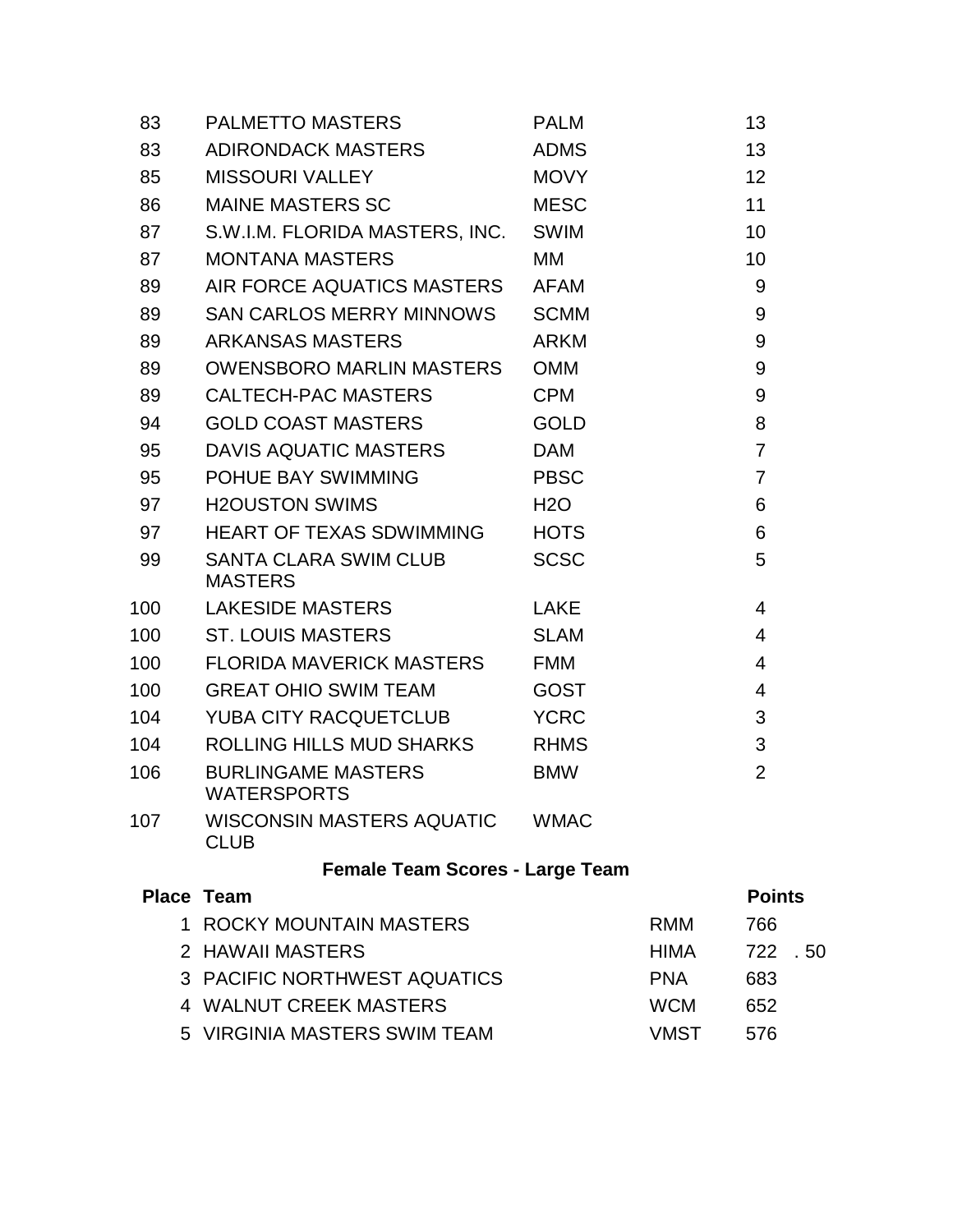## **Female Team Scores - Medium Team**

| Place Team                                |                  | <b>Points</b> |
|-------------------------------------------|------------------|---------------|
| 1 SAN DIEGO SWIM MASTERS                  | <b>SDSM</b>      | 505           |
| 2 THE OLYMPIC CLUB                        | <b>TOC</b>       | 449<br>. 50   |
| 3 OREGON                                  | <b>OREG</b>      | 426           |
| 4 SAN MATEO MASTERS MARLINS               | <b>SMMM</b>      | 349           |
| 5 METRO MASTERS SWIM CLUB                 | METR             | 318           |
| 6 ARIZONA MASTERS                         | AR <sub>IZ</sub> | 287           |
| <b>7 NEW ENGLAND MASTERS SWIM</b><br>CLUB | <b>NFM</b>       | 279           |
| 8 UCLA Bruin Masters                      | ם ה <i>ח</i> דו  | 82            |

## **Female Team Scores - Small**

|                 | Place Team                                 |             | <b>Points</b> |      |
|-----------------|--------------------------------------------|-------------|---------------|------|
|                 | 1 DC MASTERS                               | <b>DCM</b>  | 279           |      |
|                 | 2 MULTNOMAH ATHLETIC CLUB                  | <b>MACO</b> | 252           |      |
|                 | <b>3 PIRATE SWIMMERS</b>                   | <b>PS</b>   | 225           |      |
|                 | 4 STRAWBERRY CANYON AQM                    | <b>SCAM</b> | 218           |      |
|                 | <b>5 ILLINOIS MASTERS</b>                  | IM          | 213           | . 50 |
|                 | <b>6 GARDEN STATE MASTERS</b>              | <b>GSM</b>  | 202           |      |
|                 | 7 OJAI-SANTA BARBARA                       | <b>OSB</b>  | 183           |      |
|                 | 8 RINCONADA                                | <b>RINC</b> | 150           |      |
|                 | 9 PATRIOT MASTERS SWIM TEAM                | <b>GMUP</b> | 149           |      |
|                 | 9 ALASKA MASTERS SWMG                      | <b>AKMS</b> | 149           |      |
| 11 <sup>1</sup> | <b>MICHIGAN MASTERS</b>                    | <b>MICH</b> | 147           |      |
|                 | 12 SOUTHERN CAL AQUATICS<br><b>MASTERS</b> | <b>SCAQ</b> | 116           |      |
|                 | <b>13 INLAND NORTHWEST MASTERS</b>         | <b>INWM</b> | 108           |      |
|                 | <b>13 SPACE COAST MASTERS</b>              | <b>SPCO</b> | 108           |      |
|                 | <b>15 LAKE COUNTY AQUATICS MASTERS</b>     | <b>LCAM</b> | 99            | .50  |
|                 | <b>16 UNIVERSITY MASTERS NEBRASKA</b>      | <b>UMSN</b> | 98            |      |
|                 | 17 SIERRA NEVADA MASTERS                   | <b>SNM</b>  | 89            |      |
|                 | 18 SANTA CLARA SWIM CLUB MASTERS           | <b>SCSC</b> | 86            |      |
|                 | 19 MONTGOMERY ANCIENT MARINERS             | <b>ANCM</b> | 85            |      |
|                 | <b>19 TAMALPAIS</b>                        | <b>TAM</b>  | 85            |      |
| 21              | <b>COLONIALS 1776</b>                      | 1776        | 84            |      |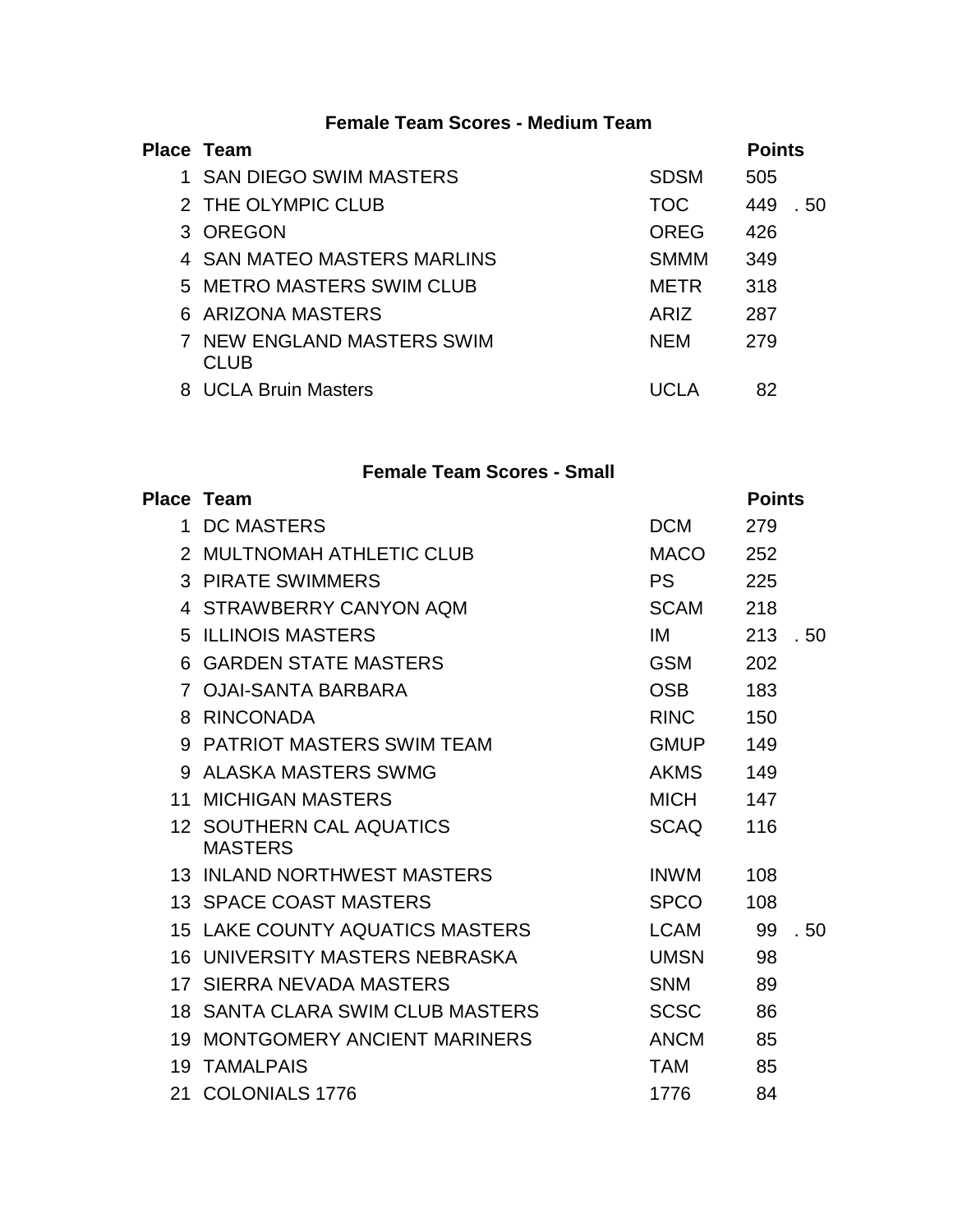|    | 22 UTAH MASTERS                                    | <b>UTAH</b> | 83 |
|----|----------------------------------------------------|-------------|----|
|    | 23 ADIRONDACK MASTERS                              | <b>ADMS</b> | 71 |
|    | 24 IRVINE NOVAQUATICS                              | <b>NOVA</b> | 68 |
|    | 25 PIRANHA MASTERS                                 | <b>QUIK</b> | 66 |
|    | 25 FLORIDA MAVERICK MASTERS                        | <b>FMM</b>  | 66 |
|    | 25 GOLD COAST MASTERS                              | <b>GOLD</b> | 66 |
|    | 28 MARYLAND MASTERS                                | <b>MARY</b> | 64 |
|    | 28 CITY OF LAS VEGAS MASTERS                       | <b>CLVM</b> | 64 |
|    | <b>30 WILDCAT MASTERS</b>                          | <b>WILD</b> | 63 |
|    | 31 ST. PETESBURG MASTERS                           | <b>SPM</b>  | 61 |
|    | <b>32 CONNECTICUT MASTERS</b>                      | <b>CONN</b> | 60 |
|    | 33 DAVIS AQUATIC MASTERS                           | <b>DAM</b>  | 59 |
|    | 33 NORTH CAROLINA MASTERS                          | <b>NCMS</b> | 59 |
|    | 35 CLEARWATER AQUATIC TEAM<br><b>MASTER</b>        | <b>CATM</b> | 55 |
|    | <b>36 IOWA MASTERS</b>                             | <b>IAMA</b> | 54 |
|    | <b>36 MOUNTAINVIEW</b>                             | <b>MVM</b>  | 54 |
|    | 38 GATOR SWIM CLUB                                 | <b>GSC</b>  | 53 |
|    | 39 PLANO WETCATS                                   | <b>PCAT</b> | 49 |
|    | 39 TEAM TYR                                        | <b>TYR</b>  | 49 |
| 41 | <b>MANATEE AQUATICS</b>                            | <b>MAM</b>  | 46 |
|    | 42 SAN LUIS AQUATIC MASTERS                        | <b>SLOM</b> | 45 |
|    | 43 HEART OF TEXAS SDWIMMING                        | <b>HOTS</b> | 44 |
|    | 43 PACIFIC COAST AQUATICS                          | <b>PCA</b>  | 44 |
|    | 45 ST. LOUIS MASTERS                               | <b>SLAM</b> | 42 |
|    | 45 TEXAS AQUATICS MASTERS                          | <b>TXAM</b> | 42 |
|    | 47 TECHNOSPORT                                     | <b>TECH</b> | 39 |
|    | <b>48 EL SEGUNDO MASTERS</b>                       | <b>SLUG</b> | 38 |
|    | <b>48 UCI MASTERS</b>                              | <b>UCI</b>  | 38 |
|    | <b>48 HENDERSON SOUTHERN NEVADA</b><br><b>MAST</b> | <b>HSNM</b> | 38 |
|    | 51 NAPOLEON AQUATIC CLUB<br><b>MASTERS</b>         | <b>NACM</b> | 37 |
|    | 51 NIAGARA DISTRICT MASTERS                        | <b>NIAG</b> | 37 |
|    | 53 PENINSULA COVENANT AQUATICS<br>MA.              | <b>PCAM</b> | 34 |
|    | 54 MENLO PARK MASTERS                              | <b>MELO</b> | 33 |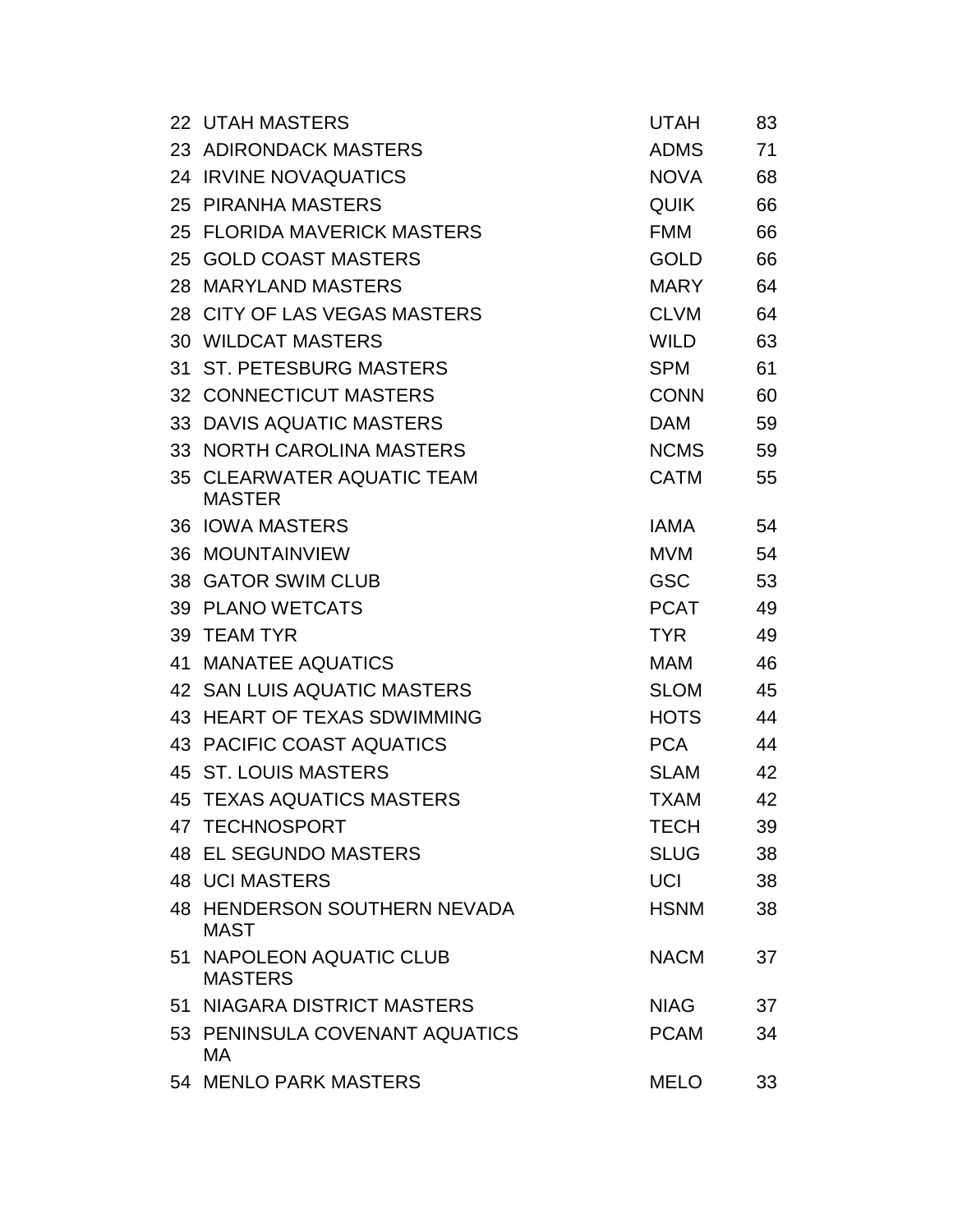|    | 55 DYNAMO SWIM CLUB MASTERS                 | <b>DYNA</b> | 32              |
|----|---------------------------------------------|-------------|-----------------|
|    | 56 GOLDEN WEST SWIM CLUB                    | <b>GWSC</b> | 31              |
|    | 56 O*H*I*O* MASTERS SWIM CLUB               | 0*H*        | 31              |
|    | 58 CARROLLWOOD VILLAGE SWIM<br><b>TEAM</b>  | <b>CVST</b> | 30              |
|    | 59 FORT WORTH AREA SWIM TEAM                | <b>FAST</b> | 29              |
|    | 60 MENDOCINO COAST MASTERS                  | <b>MEND</b> | 28              |
|    | 61 GOLD WAVES MASTERS                       | <b>BGWM</b> | 27              |
|    | 62 UNIVERSITY OF SAN FRANCISCO              | <b>USF</b>  | 26              |
|    | 62 NEW MEXICO MASTERS                       | <b>NMMS</b> | 26              |
|    | 64 WESTSIDE HOUSTON SWIM CLUB               | <b>WHSC</b> | 25              |
|    | <b>65 ROCKLIN AQUATICS</b>                  | <b>RAMS</b> | 23              |
| 66 | YUBA CITY RACQUETCLUB                       | <b>YCRC</b> | 22              |
|    | 66 GREATER KNOXVILLE MASTERS                | <b>GKMS</b> | 22              |
|    | 68 HILTON HEAD AQUATIC CLUB                 | <b>HHAC</b> | 21              |
|    | 69 GREATER AUGUSTA SWIMMING                 | <b>GAS</b>  | 19              |
|    | <b>70 ALAMEDA AQUATIC MASTERS</b>           | <b>AAM</b>  | 18              |
|    | <b>70 UIUC MASTERS</b>                      | <b>UIUC</b> | 18              |
|    | 72 SAN JOSE AQUATICS MASTERS                | <b>SJAM</b> | 17              |
|    | 72 SANTA ROSA MASTERS                       | <b>SRM</b>  | 17              |
|    | <b>74 CHICO MASTERS SWIMMING</b>            | <b>CHIC</b> | 16              |
|    | <b>74 DAVIS ATHLETIC CLUB</b>               | <b>DAC</b>  | 16              |
|    | <b>74 LEVIN MASTERS</b>                     | LVA         | 16              |
|    | 77 LOS ALTOS MASTERS                        | <b>LAM</b>  | 14              |
|    | 77 VENTURA COUNTY MASTERS                   | <b>VCM</b>  | 14              |
|    | <b>79 MCGILL UNIVERSITY MASTERS</b>         | <b>MUMS</b> | 13              |
|    | 80 IN MOTION FITNESS MASTERS                | <b>IMFM</b> | 12              |
|    | 80 GREAT OHIO SWIM TEAM                     | <b>GOST</b> | 12 <sup>2</sup> |
|    | 82 WISCONSIN MASTERS AQUATIC<br><b>CLUB</b> | <b>WMAC</b> | 11              |
|    | 83 SAWTOOTH MASTERS                         | <b>SAWS</b> | 9               |
|    | 84 GEORGIA                                  | <b>GAJA</b> | 7               |
|    | <b>84 GREATER INDIANA</b>                   | <b>GRIN</b> | 7               |
|    | 84 MONTEREY BAY MASTERS SEASIDE             | MBAY        | 7               |
|    | 87 TRISLO ROADRUNNERS                       | <b>ROAD</b> | 6               |
|    | 87 PALMETTO MASTERS                         | <b>PALM</b> | 6               |
|    |                                             |             |                 |